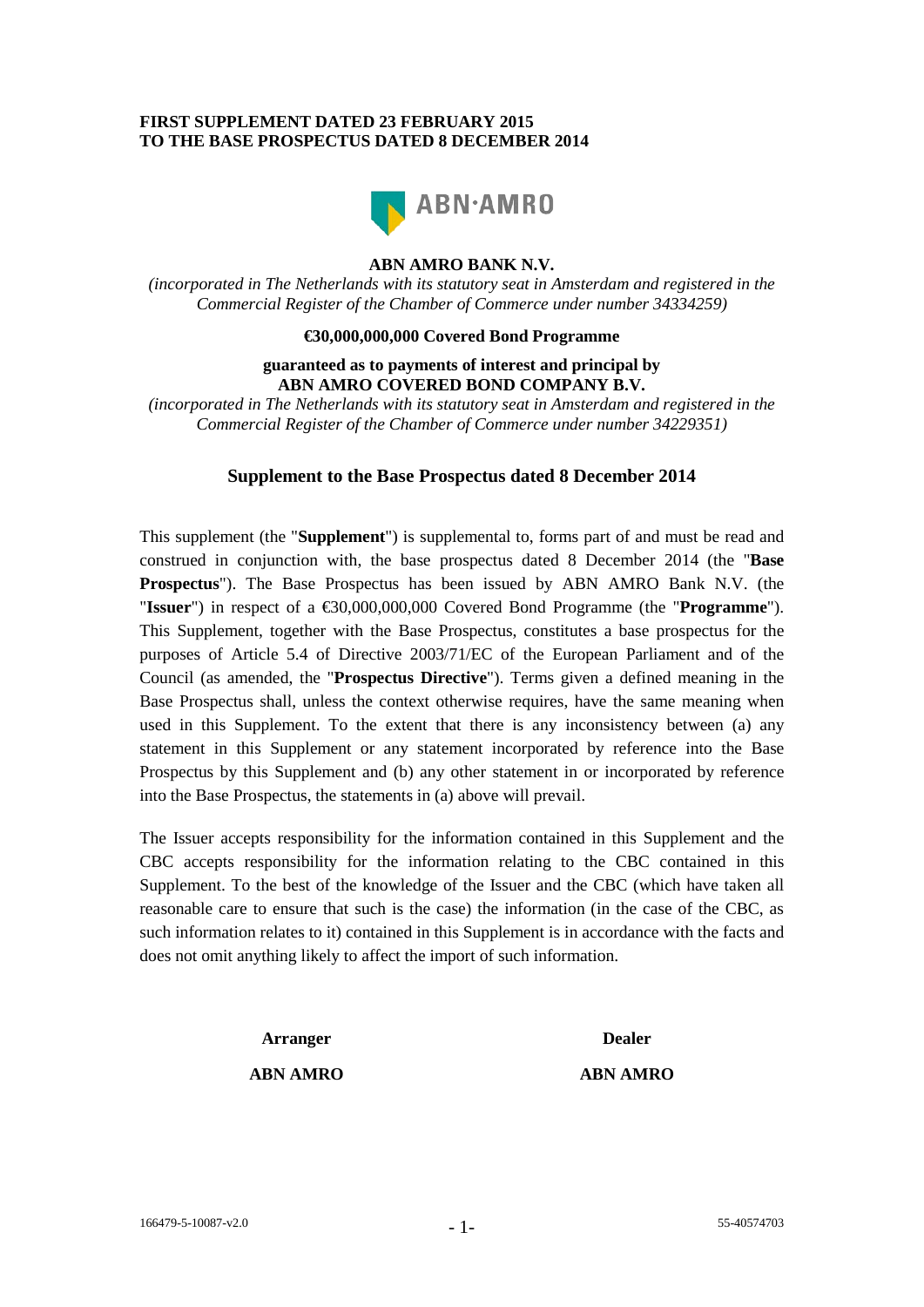Neither the Arranger, the Dealer(s) (except for ABN AMRO Bank in its capacity as Issuer) nor the Trustee nor any of their respective affiliates have independently verified the information contained herein. Accordingly, no representation, warranty or undertaking, express or implied, is made and no responsibility or liability is accepted by the Arranger, the Dealer(s) or the Trustee or any of their respective affiliates as to the accuracy or completeness of the information contained or incorporated in this Supplement or any other information provided by the Issuer and the CBC in connection with the Programme. Neither the Arranger, the Dealer(s) (except for ABN AMRO Bank in its capacity as Issuer) nor the Trustee nor any of their respective affiliates accepts any liability in relation to the information contained or incorporated by reference in this Supplement or the Base Prospectus or any other information provided by the Issuer and the CBC in connection with the Programme.

No person is or has been authorised by the Issuer, the CBC, the Arranger, any of the Dealers or the Trustee to give any information or to make any representation not contained in or not consistent with this Supplement or the Base Prospectus or any other information supplied in connection with the Programme or the Covered Bonds and, if given or made, such information or representation must not be relied upon as having been authorised by the Issuer, the CBC, the Arranger, any of the Dealers or the Trustee.

Neither this Supplement, nor the Base Prospectus nor any other information supplied in connection with the Programme or any Covered Bonds should be considered as a recommendation by the Issuer, the CBC, the Originators, the Arranger, any of the Dealers or the Trustee that any recipient of this Supplement or any other information supplied in connection with the Programme or any Covered Bonds should purchase any Covered Bonds. Each investor contemplating purchasing any Covered Bonds shall be taken to have made its own independent investigation of the financial condition and affairs, and its own appraisal of the creditworthiness, of the Issuer and the CBC. Neither this Supplement, nor the Base Prospectus nor any other information supplied in connection with the Programme or the issue of any Covered Bonds constitutes an offer or invitation by or on behalf of the Issuer, the CBC, the Originators, the Arranger, any of the Dealers or the Trustee to any person to subscribe for or to purchase any Covered Bonds.

Neither the delivery of this Supplement nor the Base Prospectus or any Final Terms nor the offering, sale or delivery of any Covered Bonds shall in any circumstances imply that the information contained in this Supplement or the Base Prospectus is true subsequent to the date hereof or that there has been no adverse change, or any event reasonably likely to involve any adverse change, in the prospects or financial or trading position of the Issuer or the CBC since the date hereof or, if later, the date upon which the Base Prospectus has been most recently amended or supplemented, or that any other information supplied in connection with the Programme is correct at any time subsequent to the date indicated in the document containing the same. The Arranger, the Dealer(s) and the Trustee expressly do not undertake to review the financial condition or affairs of the Issuer, the CBC or the Originators during the life of the Programme or to advise any investor in the Covered Bonds of any information coming to their attention. Neither the Issuer nor the CBC has any obligation to update the Base Prospectus, except when required by and in accordance with the Prospectus Directive.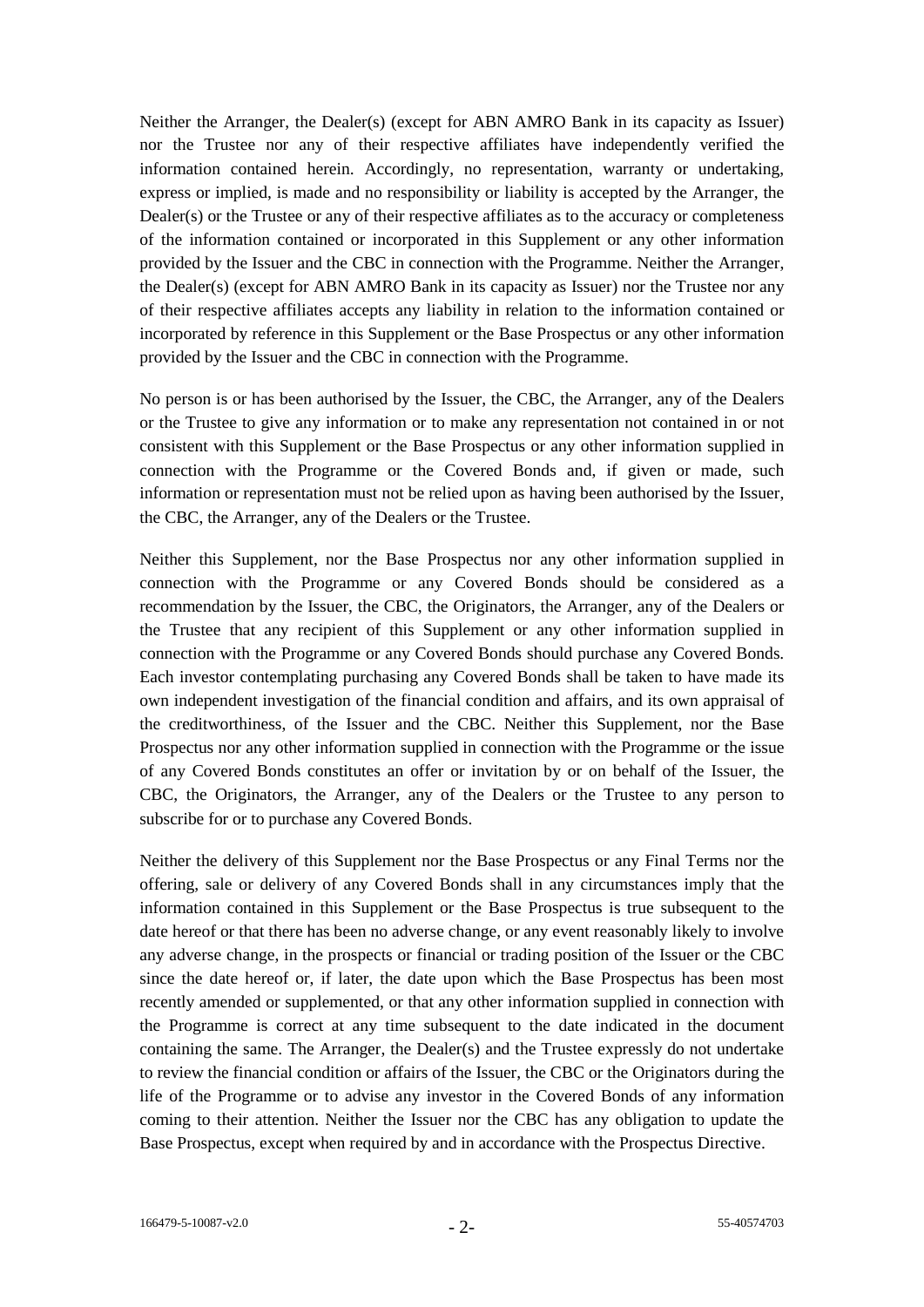This Supplement and the Base Prospectus do not constitute an offer to sell or the solicitation of an offer to buy any Covered Bonds in any jurisdiction to any person to whom it is unlawful to make the offer or solicitation in such jurisdiction. The distribution of this Supplement and the Base Prospectus and any Final Terms and the offering, sale and delivery of Covered Bonds may be restricted by law in certain jurisdictions. The Issuer, the CBC, the Originators, the Arranger, the Dealer(s) and the Trustee do not represent that this Supplement or the Base Prospectus or any Final Terms may be lawfully distributed, or that any Covered Bonds may be lawfully offered, in compliance with any applicable registration or other requirements in any such jurisdiction, or pursuant to an exemption available thereunder, or assume any responsibility for facilitating any such distribution or offering. In particular, no action has been taken by the Issuer, the CBC, the Originators, the Arranger, the Dealer(s) or the Trustee which would permit a public offering of any Covered Bonds or distribution of this Supplement or the Base Prospectus or any Final Terms in any jurisdiction where action for that purpose is required. Accordingly, no Covered Bonds may be offered or sold, directly or indirectly, and neither this Supplement nor the Base Prospectus nor any Final Terms nor any advertisement or other offering material may be distributed or published in any jurisdiction, except under circumstances that will result in compliance with any applicable laws and regulations. Persons into whose possession this Supplement or the Base Prospectus, any Final Terms or any Covered Bonds may come must inform themselves about, and observe, any such restrictions on the distribution of this Supplement and the Base Prospectus and any Final Terms and the offering and sale of Covered Bonds. In particular, there are selling restrictions in relation to the United States, the European Economic Area (including the United Kingdom, France, Italy and The Netherlands) and Japan and such other restrictions as may apply, see Section *1.5 Subscription and Sale* in the Base Prospectus.

The Covered Bonds and the Guarantee (as defined under *Section 1.3 Terms and Conditions of Covered Bonds* in the Base Prospectus) from the CBC have not been and will not be registered under the United States Securities Act of 1933, as amended (the "**Securities Act**") or with any securities regulatory authority of any state or other jurisdiction of the United States. Bearer Covered Bonds are in bearer form and are therefore subject to U.S. tax law requirements. Subject to certain exceptions, the Covered Bonds may not be offered, sold or delivered within the United States or to, or for the account or benefit of, U.S. persons.

So long as the Base Prospectus and this Supplement are valid as described in Article 9 of the Prospectus Directive, copies of this Supplement and the Base Prospectus, together with the other documents listed in *Section D.1 Incorporation by Reference* of the Base Prospectus will be available, free of charge, during usual business hours on any weekday (Saturdays, Sundays and public holidays excepted) from the registered office of the Issuer at Gustav Mahlerlaan 10, 1082 PP Amsterdam, The Netherlands and from the specified office of the Listing Agent and the Principal Paying Agent.